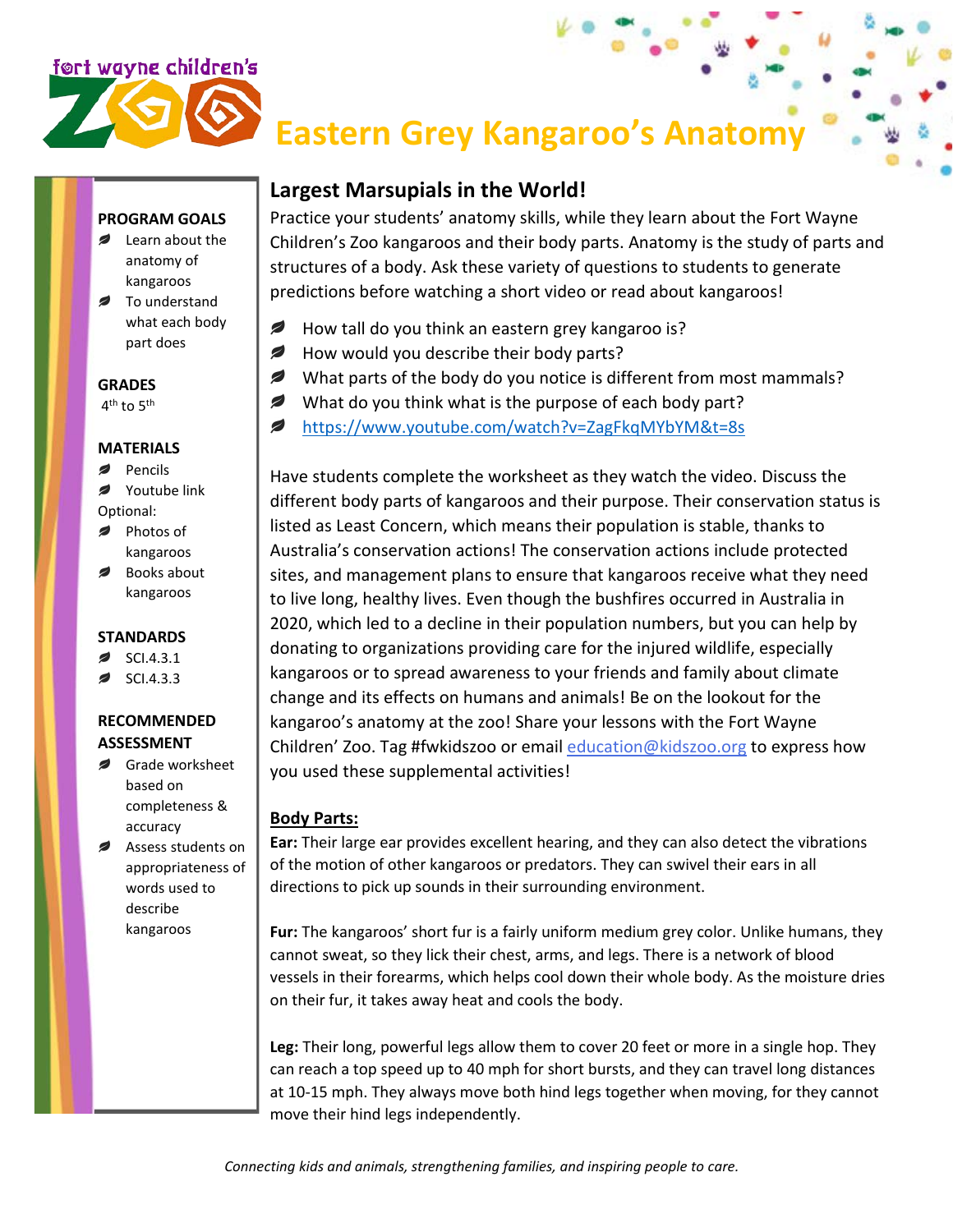# **Eastern Grey Kangaroo's Anatom**

**Pouch:** Only females have a pouch, where they raise their young. The pouch is almost like an expandable bag with an elastic drawstring on it. If the female has a joey, the pouch will open a little bit, so it is easier for the joey to get back after exploring.

**Tail:** The long muscular tail serves as a fifth limb for the kangaroos. They use the tail to balance themselves to travel or to stand up. The tail also assists with the movement of kangaroos when they need to move more slowly than hopping.

**Feet:** The middle toe on the hindfoot is long and strong and is used as a weapon in aggressive and defensive attacks. It also is used for cleaning their thick fur. The middle toe looks large because the two digits are fused together to form a "grooming comb."

**Claw:** They have five toes on their forepaws, similar to humans' hands, which they are used to hold food. They also use their forepaws and their tail to help move more slowly than hopping, hence, walking. The kangaroo can't move his hind legs independently, like us, humans can for walking, which is why they use their forepaws and tails to assist in walking.

**Mouth:** Kangaroos are herbivores and grazers, and they love grazing on grass and other vegetation such as leaves, twigs, and bark of trees and shrubs**.** Like cows, sheep, and goats, they go through a process of regurgitating and rechewing their food to break down their food further to stimulate digestion.

**Eye:** They have keen eyesight, but they can only respond to moving objects. The eyes give the animal a wide field of vision, which helps them identify predators in the wild. They have long, thick eyelashes that help protect their eyes from the sun's glare.

## **Answer Key:**

'ort wayne children's



*Connecting kids and animals, strengthening families, and inspiring people to care.*